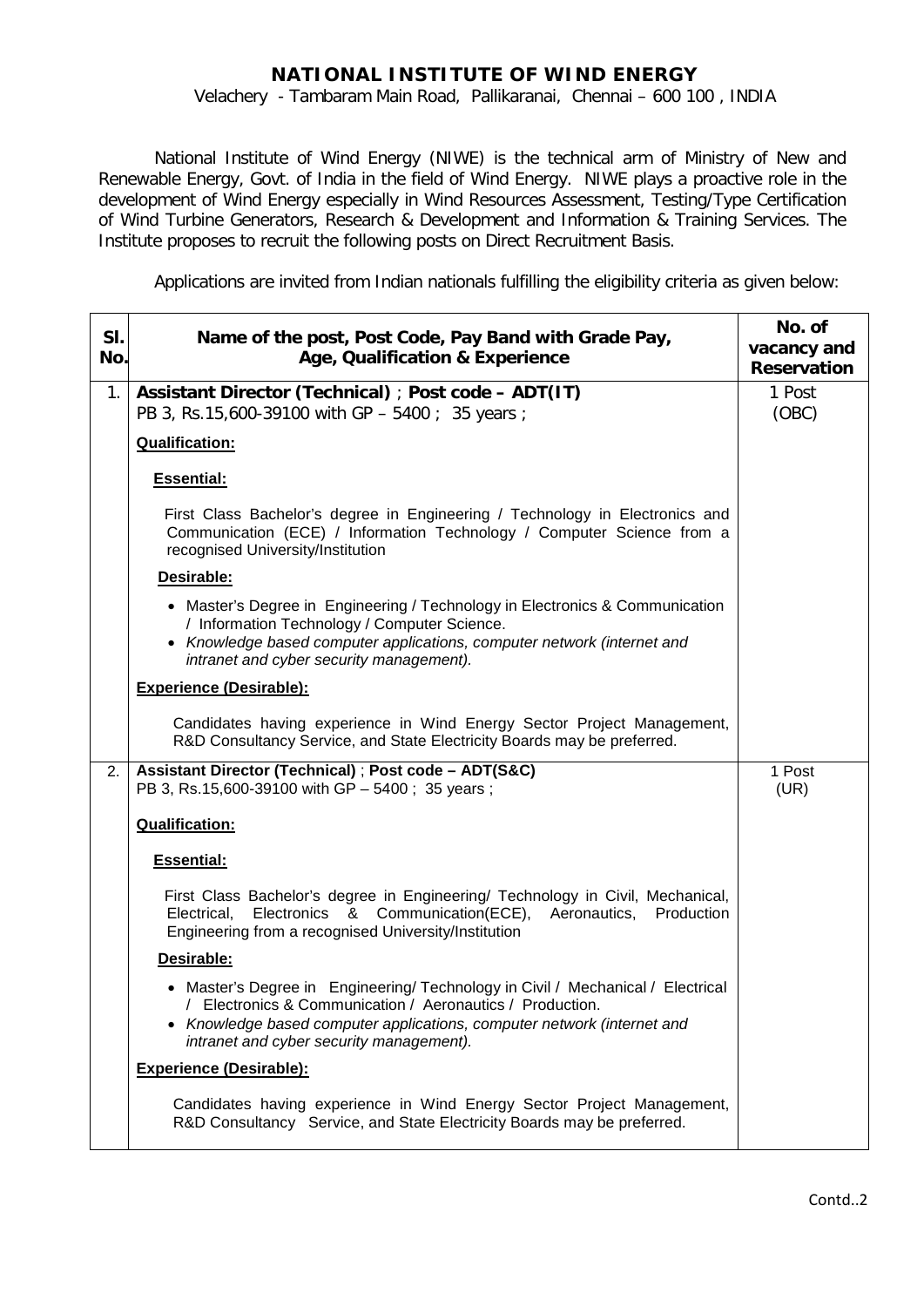| $\overline{3}$ | Junior Engineer ; Post code - JE<br>PB 2, Rs.9,300-34,800 with GP-4200; 28 years;                                                                                                                                                     | 1 Post<br>(UR)                |
|----------------|---------------------------------------------------------------------------------------------------------------------------------------------------------------------------------------------------------------------------------------|-------------------------------|
|                | <b>Qualification:</b>                                                                                                                                                                                                                 |                               |
|                | <b>Essential:</b>                                                                                                                                                                                                                     |                               |
|                | Three year Diploma course in Engineering from a recognized institution with at<br>least Second Class.                                                                                                                                 |                               |
|                | Desirable:                                                                                                                                                                                                                            |                               |
|                | Knowledge of Computer based applications preferably in the field of wind energy,<br>IT enabled learning / online course services.                                                                                                     |                               |
|                | <b>Experience (Essential):</b>                                                                                                                                                                                                        |                               |
|                | Not less than two years in R&D/ design/ testing/ erection/ operation/ Maintenance<br>relating to wind energy areas                                                                                                                    |                               |
| 4              | Technician; Post code - TECHN<br>PB 1, Rs. 5200-20200 with GP- 2400; 28 years                                                                                                                                                         | 2 Posts<br>[1 (OBC)]<br>1(UR) |
|                | <b>Qualification:</b>                                                                                                                                                                                                                 |                               |
|                | <b>Essential:</b>                                                                                                                                                                                                                     |                               |
|                | Full time certificate course of two-year duration in the trade of Electrical conducted by<br>Industrial Training Institute or any other equivalent certificate course from a<br>recognized institution with at least Second Class.    |                               |
|                | Desirable:                                                                                                                                                                                                                            |                               |
|                | 1. Three year Diploma course in Engineering from a recognized university/<br>institution.                                                                                                                                             |                               |
|                | 2. Knowledge of Computer based applications, Computerised power system<br>management tools.                                                                                                                                           |                               |
|                | <b>Experience (Essential):</b>                                                                                                                                                                                                        |                               |
|                | Not less than two years in design/ drawing/ fabrication/ erection/ operation/<br>maintenance of electric power generators/ installation and operation of Data<br>Measuring equipment/ to work with window based computer application. |                               |
| 5.             | <b>Executive Assistant; Post code - EA</b><br>PB 2, Rs.9,300-34,800 with GP-4200; 28 years;                                                                                                                                           | 3 Posts<br>[2(UR)]<br>1(SC)   |
|                | <b>Qualification:</b>                                                                                                                                                                                                                 |                               |
|                | <b>Essential:</b>                                                                                                                                                                                                                     |                               |
|                | Bachelor's degree from a recognized University/ Institution.<br>Proficiency in MS Office                                                                                                                                              |                               |
|                | <b>Experience (Essential):</b>                                                                                                                                                                                                        |                               |
|                | Not less than three years experience in Accounts/ Finance/Administrative/ Materials<br>Management in a reputed Organization.                                                                                                          |                               |
|                | Desirable:<br>Knowledge of Typewriting, Stenography and computer based applications                                                                                                                                                   |                               |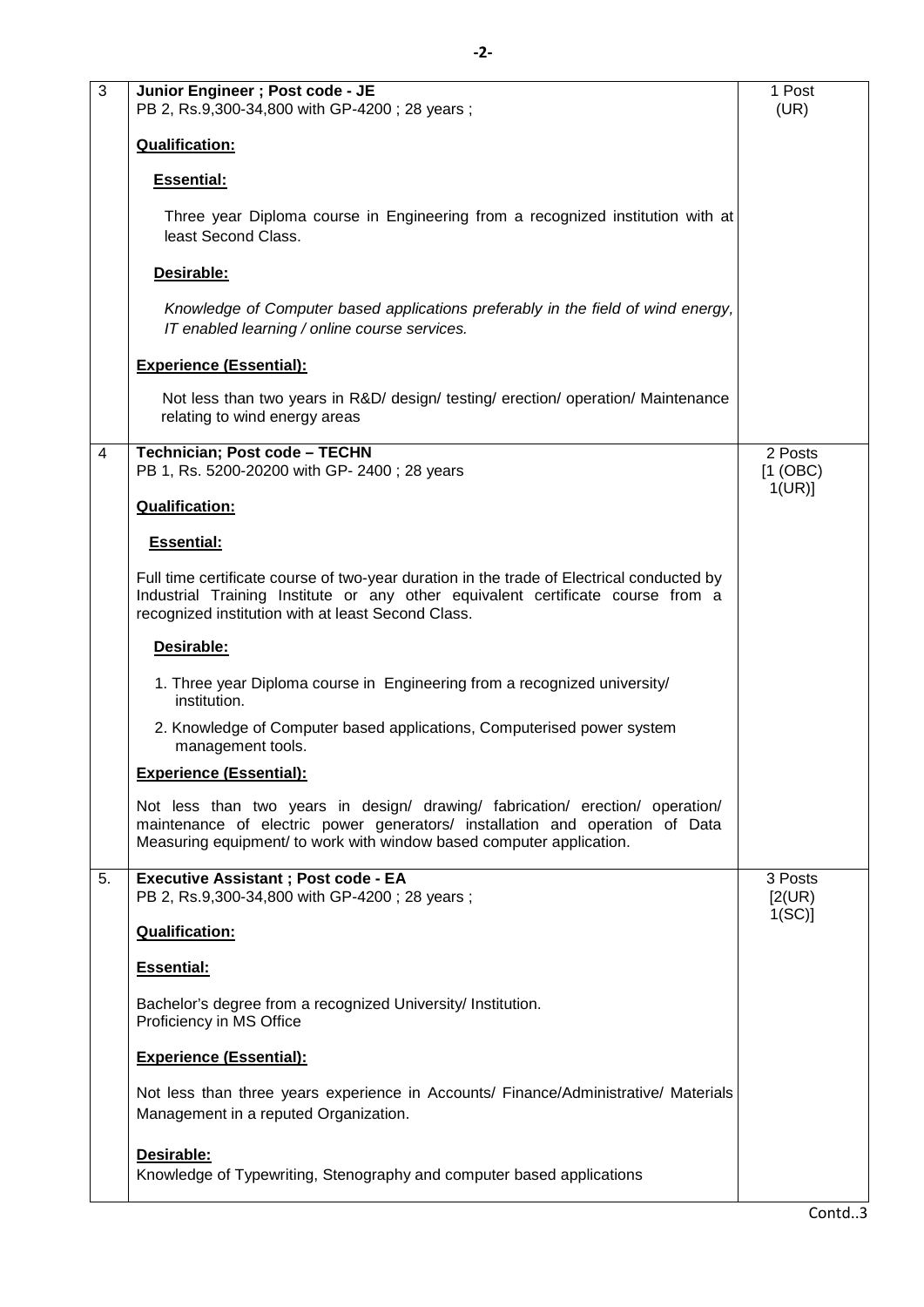| 6. | Hindi Translator cum Typist ; Post code - HTT<br>PB 2, Rs.9,300-34,800 with GP-4200; 28 years;                                                                                                                                                                                                                                                                                                             | 1 Post<br>(UR) |
|----|------------------------------------------------------------------------------------------------------------------------------------------------------------------------------------------------------------------------------------------------------------------------------------------------------------------------------------------------------------------------------------------------------------|----------------|
|    | <b>Qualification:</b>                                                                                                                                                                                                                                                                                                                                                                                      |                |
|    | <b>Essential:</b>                                                                                                                                                                                                                                                                                                                                                                                          |                |
|    | 1. Master's Degree of a recognised university in Hindi / English with English /<br>Hindi as a main subject at the degree level;<br><b>OR</b>                                                                                                                                                                                                                                                               |                |
|    | Master's Degree of a recognised university in any subject with Hindi as a<br>medium of instruction and examination with English as a compulsory subject<br>at degree level;<br>0R                                                                                                                                                                                                                          |                |
|    | Bachelor's Degree with Hindi and English as main subject or either of the<br>two as medium of examination and the other as a main subject plus<br>recognised Diploma / Certificate course in translation from Hindi to English<br>and vice versa or two years experience of translation work from Hindi to<br>English and vice versa in Central or State Government Offices including GOI<br>undertakings. |                |
|    | 2) Should have passed 30 wpm in Hindi typewriting and Proficiency in MS Office                                                                                                                                                                                                                                                                                                                             |                |
| 7. | Junior Executive Assistant ; Post code - JEA<br>PB 1, Rs. 5200-20200 with GP- 2400; 28 years                                                                                                                                                                                                                                                                                                               | 1 Post<br>(UR) |
|    | <b>Qualification:</b>                                                                                                                                                                                                                                                                                                                                                                                      |                |
|    | <b>Essential:</b>                                                                                                                                                                                                                                                                                                                                                                                          |                |
|    | 1. Passed 10+2 from a recognized Board/ Institution.<br>2. Passed 80/30 wpm in Shorthand/English typewriting<br>3. Proficiency in MS Office                                                                                                                                                                                                                                                                |                |
|    | <b>Experience (Desirable):</b>                                                                                                                                                                                                                                                                                                                                                                             |                |
|    | 1-2 years experience as Steno-Typist in Govt./ Commercial organization of repute.                                                                                                                                                                                                                                                                                                                          |                |
| 8  | Driver; Post code - DR<br>PB 1, Rs. 5200-20200 with GP- 1900; 28 years                                                                                                                                                                                                                                                                                                                                     | 1 Post<br>(UR) |
|    | <b>Qualification:</b>                                                                                                                                                                                                                                                                                                                                                                                      |                |
|    | <b>Essential:</b>                                                                                                                                                                                                                                                                                                                                                                                          |                |
|    | Matriculation or equivalent having valid License for driving Heavy vehicles.                                                                                                                                                                                                                                                                                                                               |                |
|    | <b>Experience (Essential):</b>                                                                                                                                                                                                                                                                                                                                                                             |                |
|    | Not less than three years experience as a Staff Car/ Heavy Vehicle driver.<br>Having accident free record and ability to carry out minor repairs to the vehicle                                                                                                                                                                                                                                            |                |

**1.** Age limit for direct recruitment is relaxable by 5 years for those working in Central / State Government/Public Sector Undertaking/Autonomous Bodies under the Govt. of India and as per the directions of GoI. There will be no upper age limit for employees of NIWE. Candidates already in regular service in Govt. /Quasi Govt./PSU/Autonomous Bodies under the GoI must apply through proper channel. Where the post is reserved for "OBC/SC" relaxation in age will be given as per GOI rules based on the production of OBC /SC certificate as per proforma of the Central Government. Where the posts are "Unreserved (UR)" there shall be no age relaxation for the candidates even though they belong to SC/ST/OBC.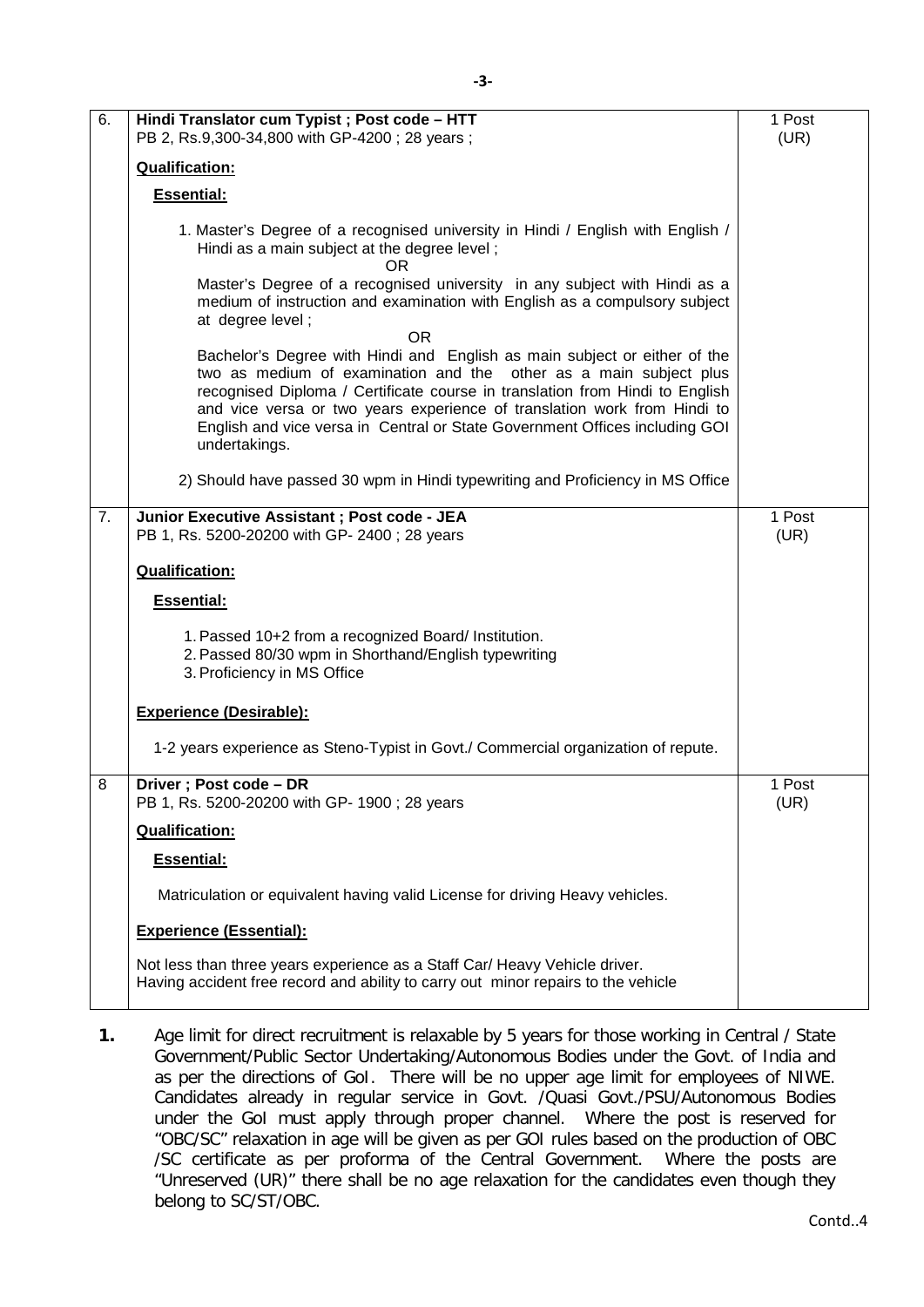- **2.** The crucial date for determining the age limit shall be the closing date for receipt of applications i.e. 04.05.2016.
- **3.** Mere possession of minimum prescribed qualifications and experience will not entail a candidate for being called for aptitude/skill test. The Institute reserves the right to call for aptitude/skill test only such candidates who in its opinion are found suitable based on a criteria evolved by a screening committee at its discretion. The list of such candidates will be notified on our official website.
- **4.** The selection process for the posts under Sl. No. 1 & 2 shall include screening, Aptitude/Skill Test and Interview. Personal interview will be limited to such candidates declared successful and based on relative ranking obtained in the aptitude/skill test conducted. For the post of Hindi Translator cum Typist under Sl. No. 6, the selection process will include screening, Aptitude/skill Test and written test on translation from Hindi to English and Vice versa. For other posts the selection process shall include screening, Aptitude Test and Skill Test wherever applicable.
- **5.** In case of large number of applications received, screening of applications will be carried out based on percentage of marks obtained in the examination mandated as essential qualification for the respective posts so as to restrict the number of candidates(to a reasonable number) to be called for next stage of selection process viz., General Aptitude Test / Personal Interview as the case may be.
- **6.** On production of valid proof, Physically Handicapped (40 % disability) and SC/ST candidates are exempt from payment of Recruitment Fee. Women are also exempt from Recruitment Fee. NIWE strives to have a workforce which reflects gender balance and women candidates are encouraged to apply.
- **7.** Applications accompanied by
	- (i) a non-refundable Recruitment Fee of Rs.250/- by Demand Draft (wherever applicable) drawn on any nationalised bank favouring '**National Institute of Wind Energy' payable at Chennai: AND**
	- (ii) copies of self attested certificates and testimonials in support of qualifications right from Matriculation, certificate courses etc., and experience.

must reach the **Director (F&A), National Institute of Wind Energy, Velachery-Tambaram Main Road, Pallikaranai, Chennai – 600 100 on or before 04.05.2016** in an envelope superscribed **"**Application for the post of \_\_\_\_\_\_\_\_\_\_\_\_" with Post code**.** In the case of candidates residing in the far flung areas like North-Eastern States, A&N Islands and Lakshadweep the last date for receipt of application is **18.05.2016**.

- **8.** The post carries other allowances as per rules of Central Government. NIWE employees are covered by EPF and other benefits such as Medical Reimbursement, Children Education Allowance, Leave Travel Concession, Leave Encashment, Gratuity, etc. as per rules. Selected candidates are likely to be posted anywhere in India.
- **9.** Candidates called for Test/Interview will be paid return sleeper class train fare by the shortest route on production of train/bus tickets. Candidates hailing from contiguous districts are not eligible for reimbursement of train/bus fare.
- **10.** Applications with the following deficiencies shall be rejected without any notice to the candidates and no correspondence on such rejections will be entertained:-
	- (i) Non-affixing of photograph;
	- (ii) Unsigned application;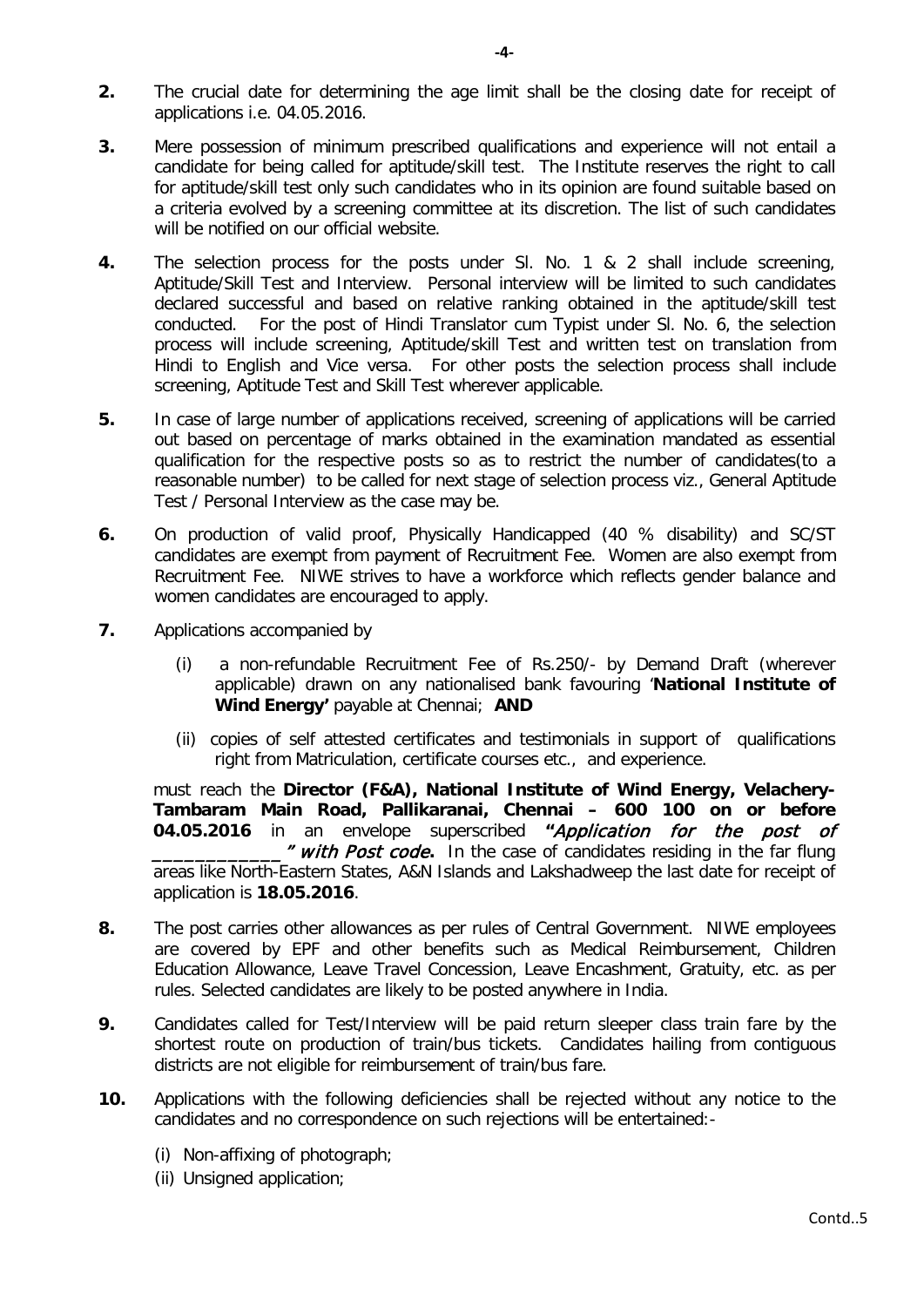- (iii) Non-remittance of Recruitment Fee OR non-submission of valid proof for SC/ST/PH in lieu thereof by male candidates;
- (iv) Payment of Recruitment Fee by means other than a Demand Draft;
- (v) Advance copies when not followed by the original through proper channel on or before 18.05.2016.
- (vi) Application not being in the format prescribed by NIWE
- (vii) Non enclosure of proof of certificates for Essential Qualification, Experience and Age.
- (viii) Non submission of SC/OBC certificate in the prescribed proforma of the Central Government, wherever essential
- **11.** Applications of those persons who do not possess the essential qualification and experience on the last date of receipt of application will be summarily rejected.
- **12.** Candidates are advised to send the applications well before the closing date so that it reaches the Office of NIWE by the closing date. Applications received after due date shall not be entertained. NIWE shall not take into account any postal delay.
- **13.** Any further information regarding the process of recruitment will be hosted only in the NIWE's official website.
- **14.** No correspondence will be entertained from candidates with regard to non-receipt of postal communications or not called / not selected for different stages of selection process/appointment.
- **15.** The format of Application is given in annexure. Those who wish to apply for more than one post should submit separate applications for each post along with recruitment fee and requisite enclosures.
- **16.** Suppression or wilful misrepresentation of facts or furnishing wrong information in the application will result in rejection of candidature leading to termination from service if selected and appointed. Canvassing in any form will be a disqualification.

 **Director (F&A)**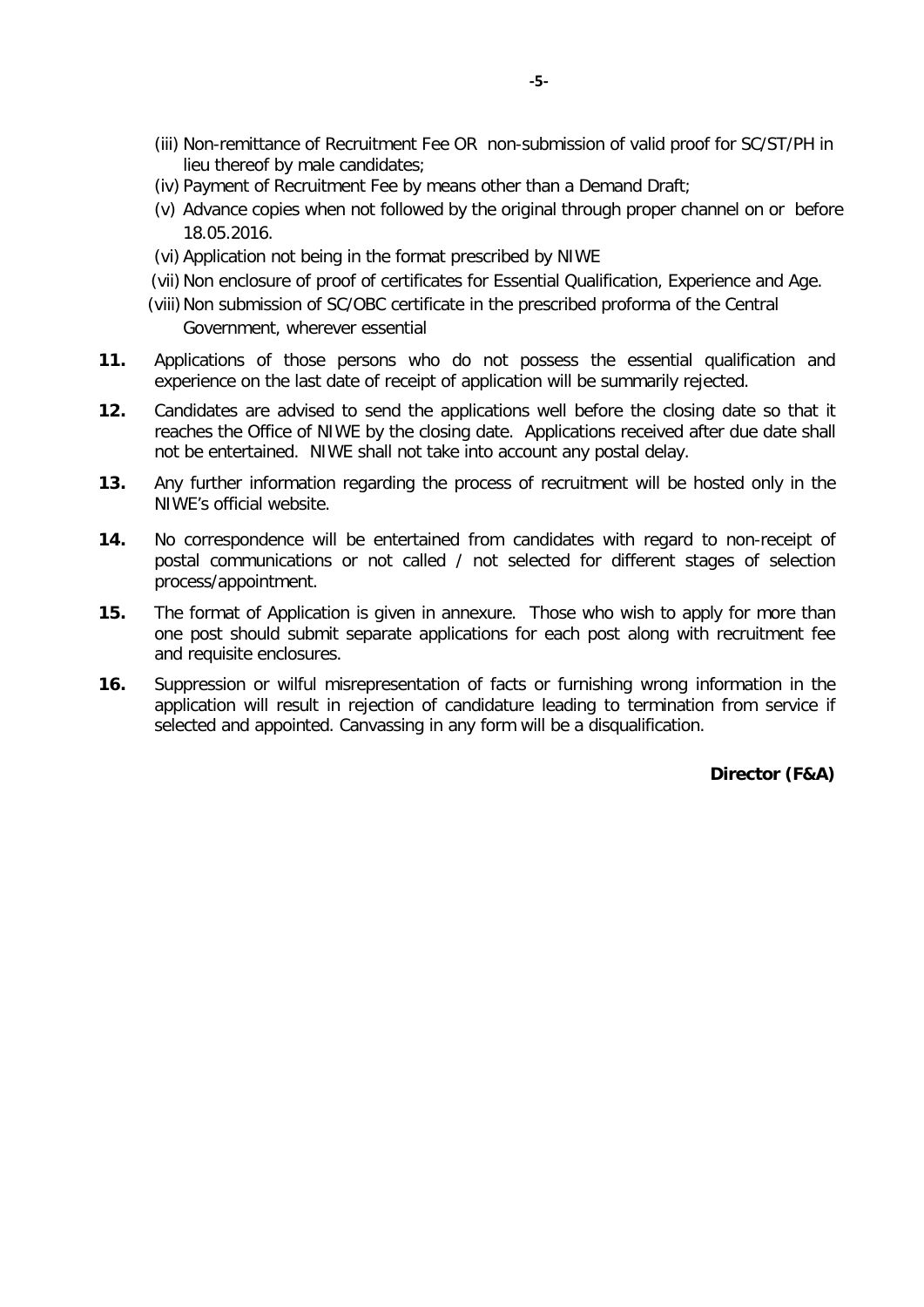### **NATIONAL INSTITUTE OF WIND ENERGY, CHENNAI-600 100**

### *APPLICATION FOR THE POST OF \_\_\_\_\_\_\_\_\_\_\_\_\_\_\_\_\_\_*

#### *Post Code\_\_\_\_\_\_\_\_\_\_\_*

*(Note: Those who wish to apply for more than one post should submit separate application* along with recruitment fee and requisite enclosures*)*

**Affix recent Passport size colour photograph**

| 1.                     | Name of candidate                                                       |                               |  |                           |                              |
|------------------------|-------------------------------------------------------------------------|-------------------------------|--|---------------------------|------------------------------|
| 2.                     | Father's / Guardian's Name                                              |                               |  |                           |                              |
| 3.                     | Address for Correspondence                                              |                               |  |                           |                              |
| 4.                     | Email ID                                                                |                               |  |                           |                              |
| 5.                     | Telephone/Cell No.                                                      |                               |  |                           |                              |
| 6.                     | Date of Birth and age                                                   |                               |  |                           |                              |
| 7.                     | Whether SC/ST/OBC/General                                               |                               |  |                           |                              |
| 8.                     | Qualification with % of marks obtained (Mention subject specialization) |                               |  |                           |                              |
|                        |                                                                         |                               |  |                           |                              |
|                        | <b>Subject</b>                                                          | Degree/Diploma<br>with Branch |  | Year of<br><b>Passing</b> | % of Marks /<br><b>Class</b> |
|                        | Matriculation                                                           |                               |  |                           |                              |
|                        | <b>Higher Secondary</b>                                                 |                               |  |                           |                              |
|                        | Degree / Diploma /ITI                                                   |                               |  |                           |                              |
|                        | Post Graduation if any                                                  |                               |  |                           |                              |
|                        | Typing (English)                                                        | Lower/Higher                  |  |                           |                              |
|                        | Typing (Hindi)                                                          | Lower/Higher                  |  |                           |                              |
|                        | Short-hand (English)                                                    | Lower/Higher                  |  |                           |                              |
|                        | Computer Skill                                                          |                               |  |                           |                              |
| Any other<br>Any other |                                                                         |                               |  |                           |                              |